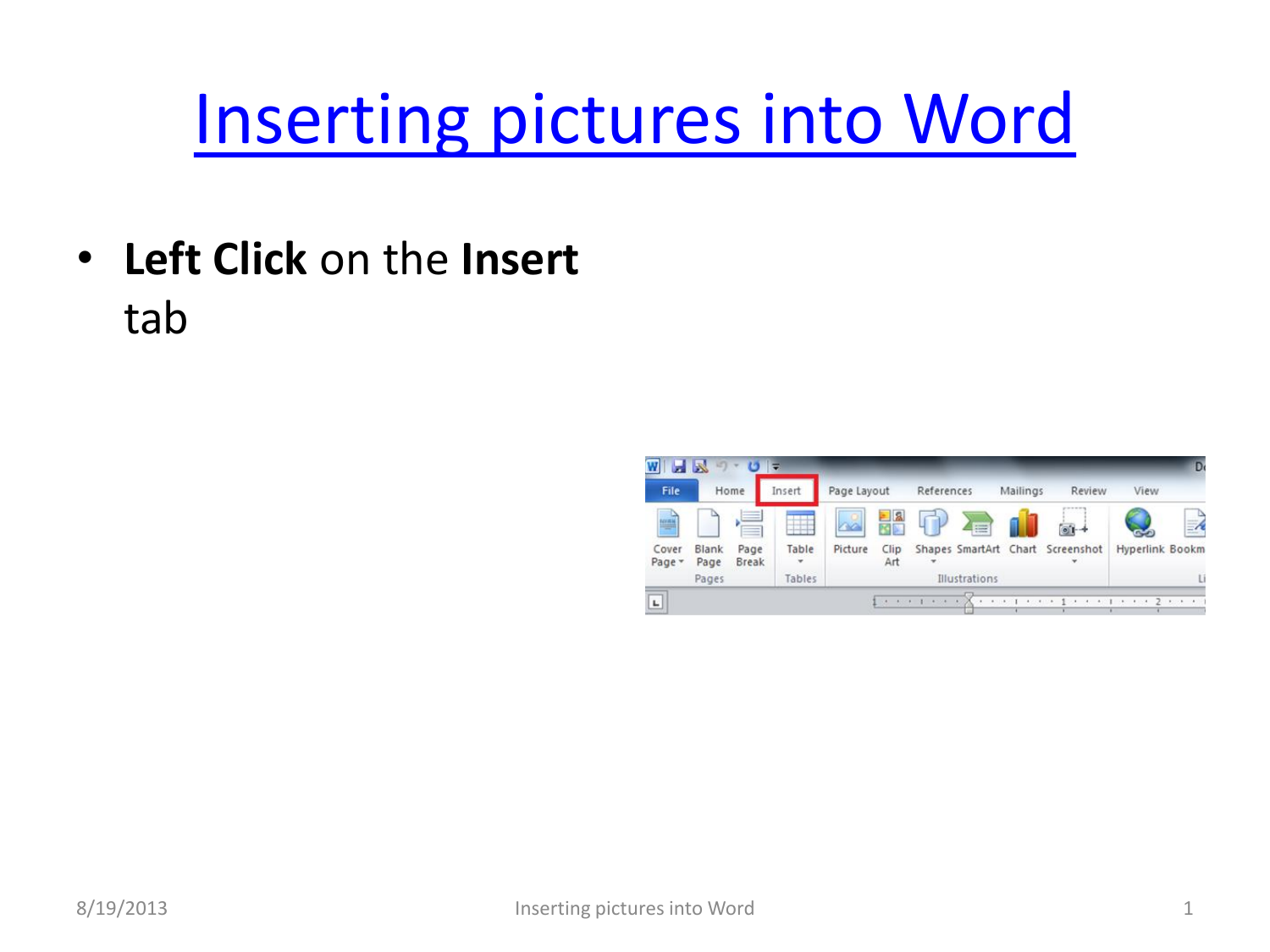- To insert a picture locate the picture icon
- **Left click** on it.

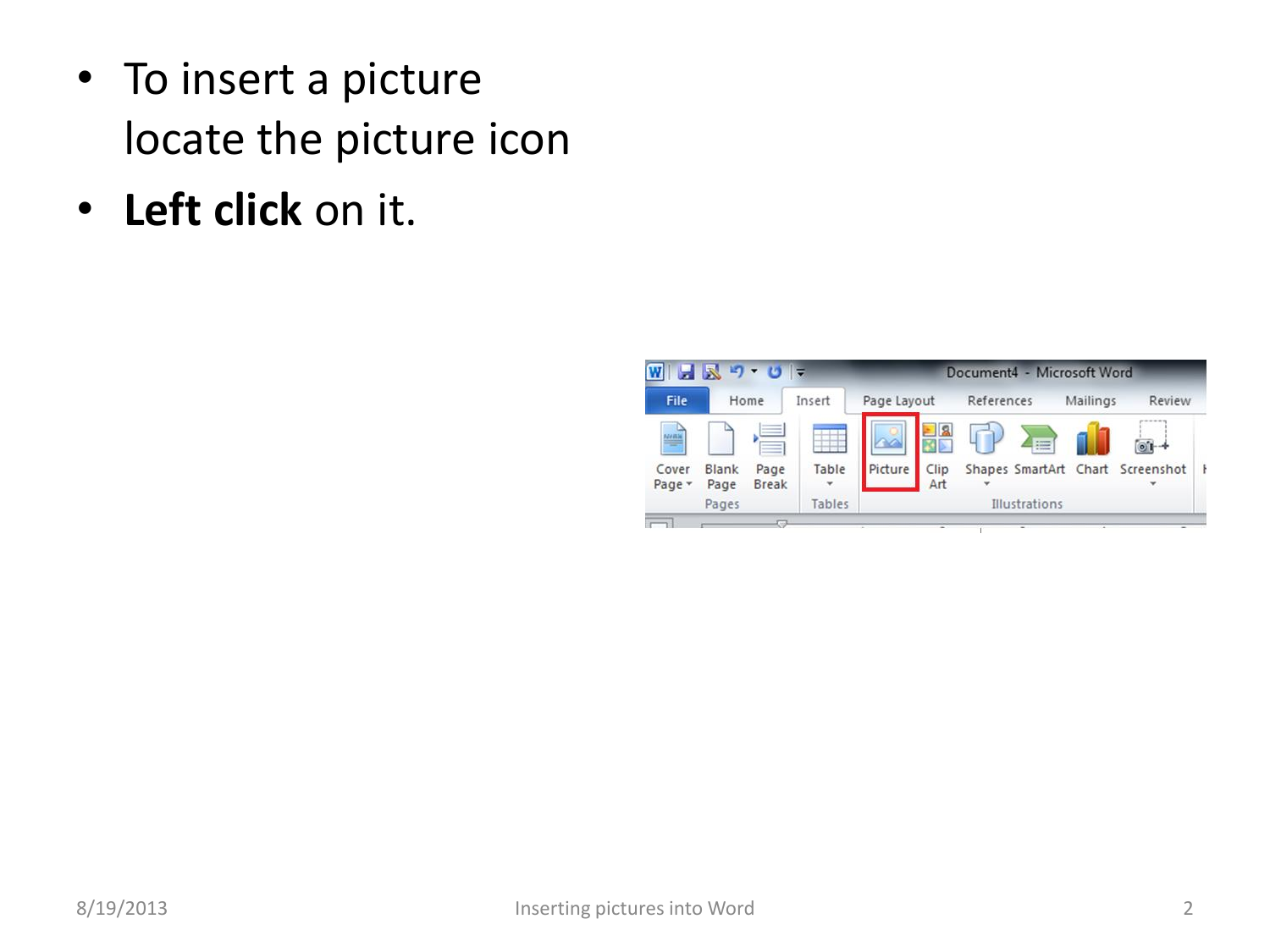• To select the destination folder, use the box on the left hand side of the menu **left click** on it.

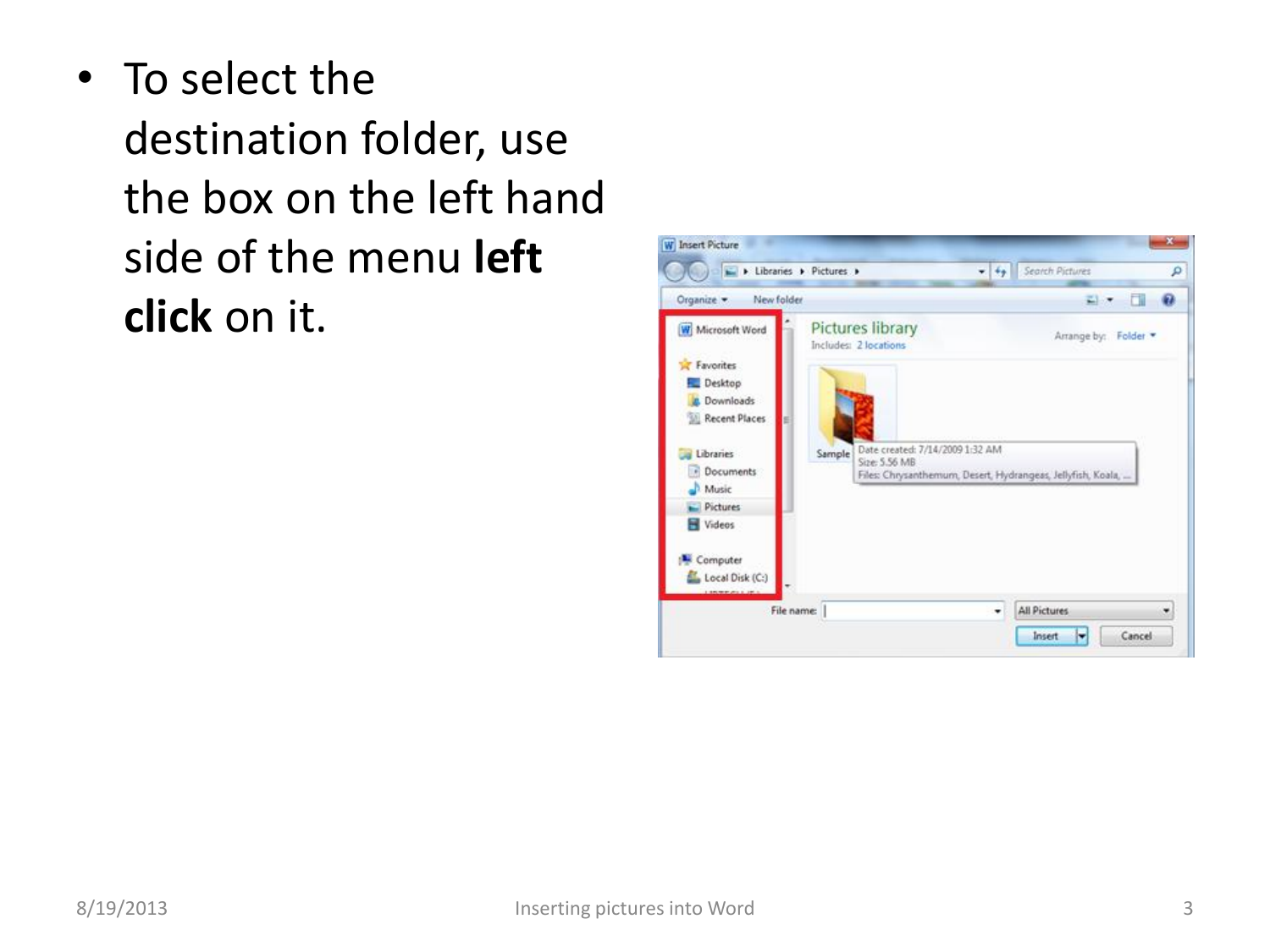- If you need to scroll down use the gray bar on the right side .
- To use the gray bar, hold the **left click** mouse button down on the grey bar.
- <span id="page-3-0"></span>• While holding the **left mouse button down** drag the bar down until you see the destination file that contains the picture you want.

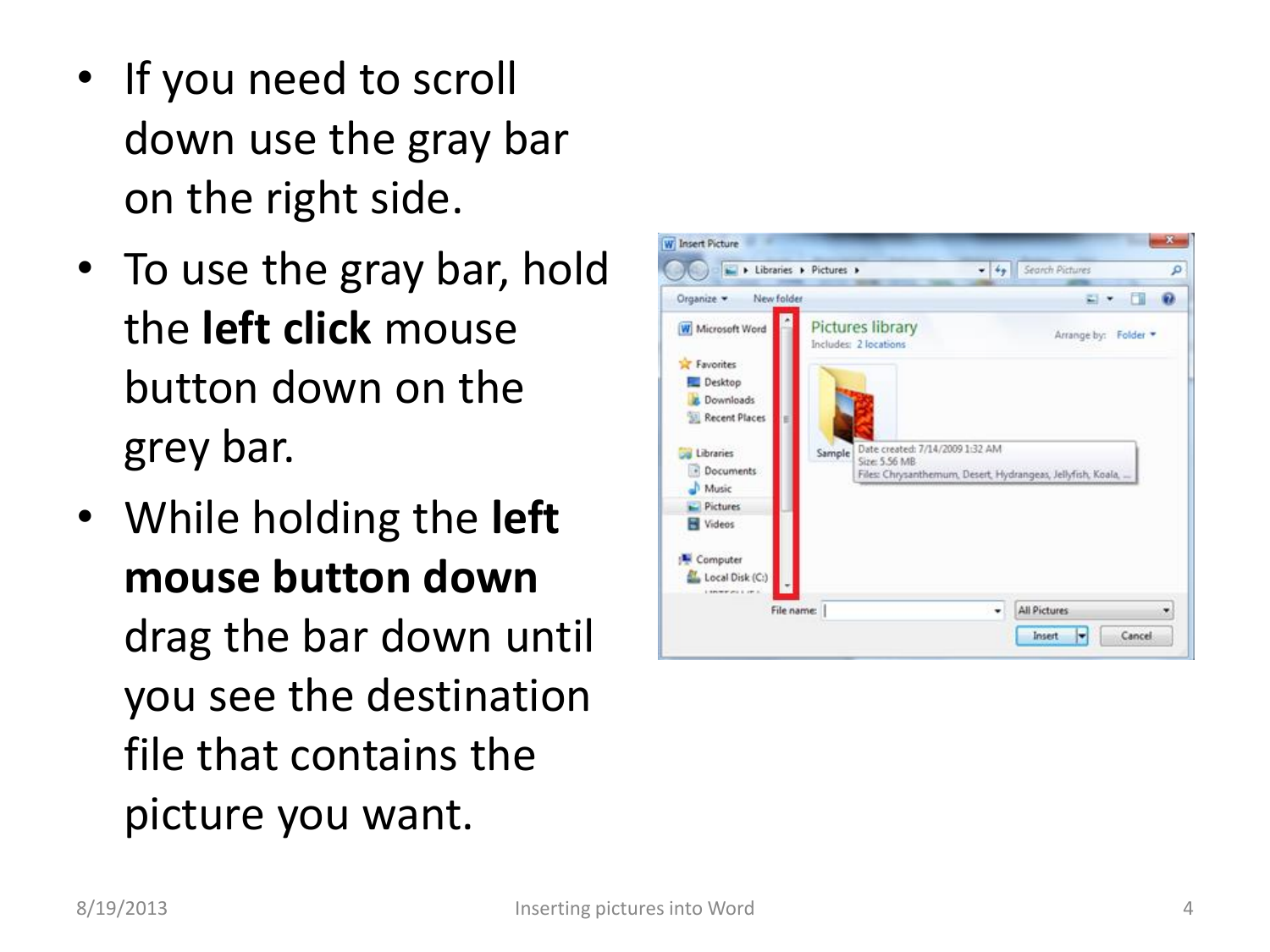• Once you have selected the destination folder the contents that exist in the folder already will be displayed in the center box.

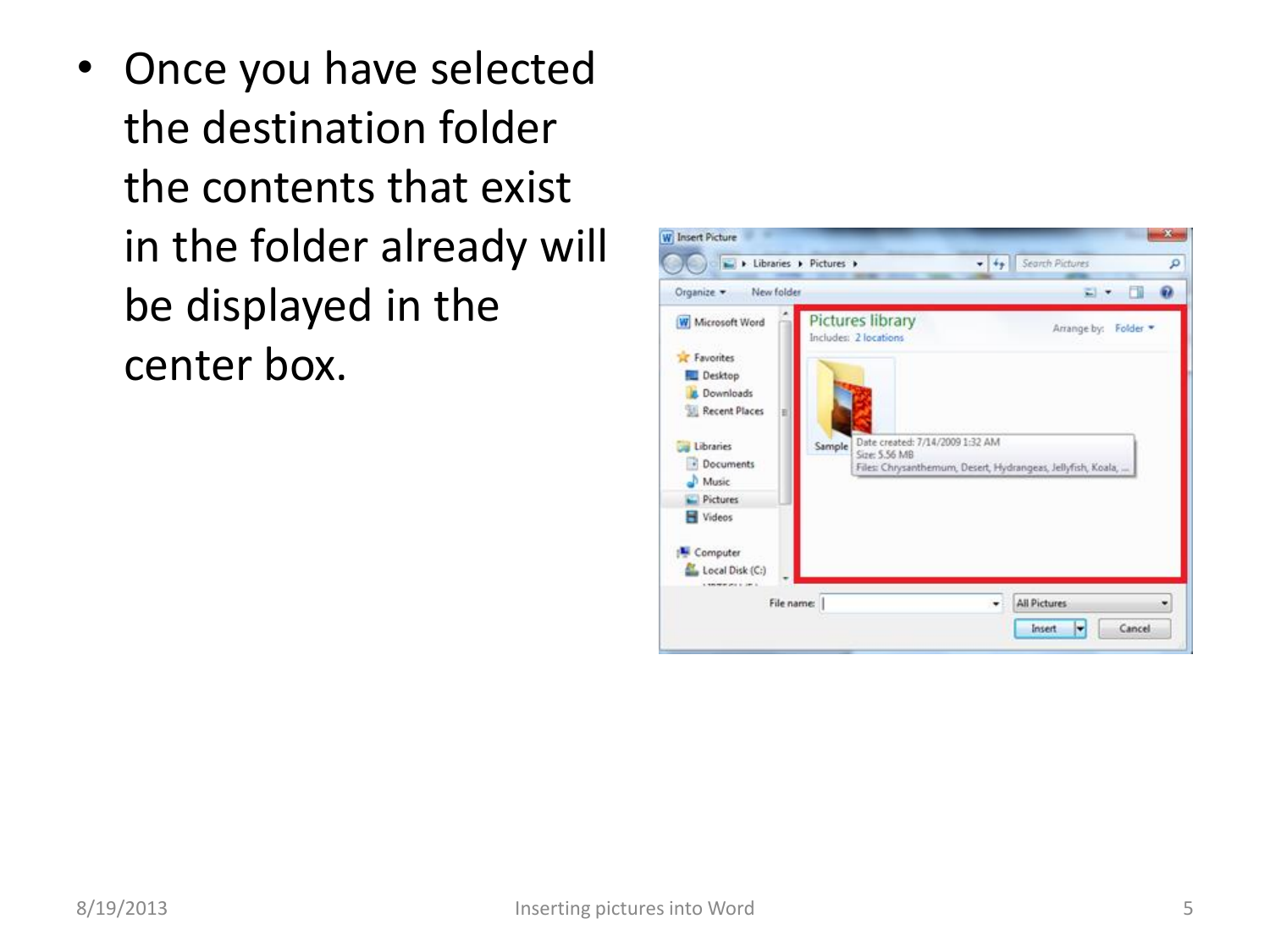• To select your image point your mouse to the image in the center box and then **double click on it**